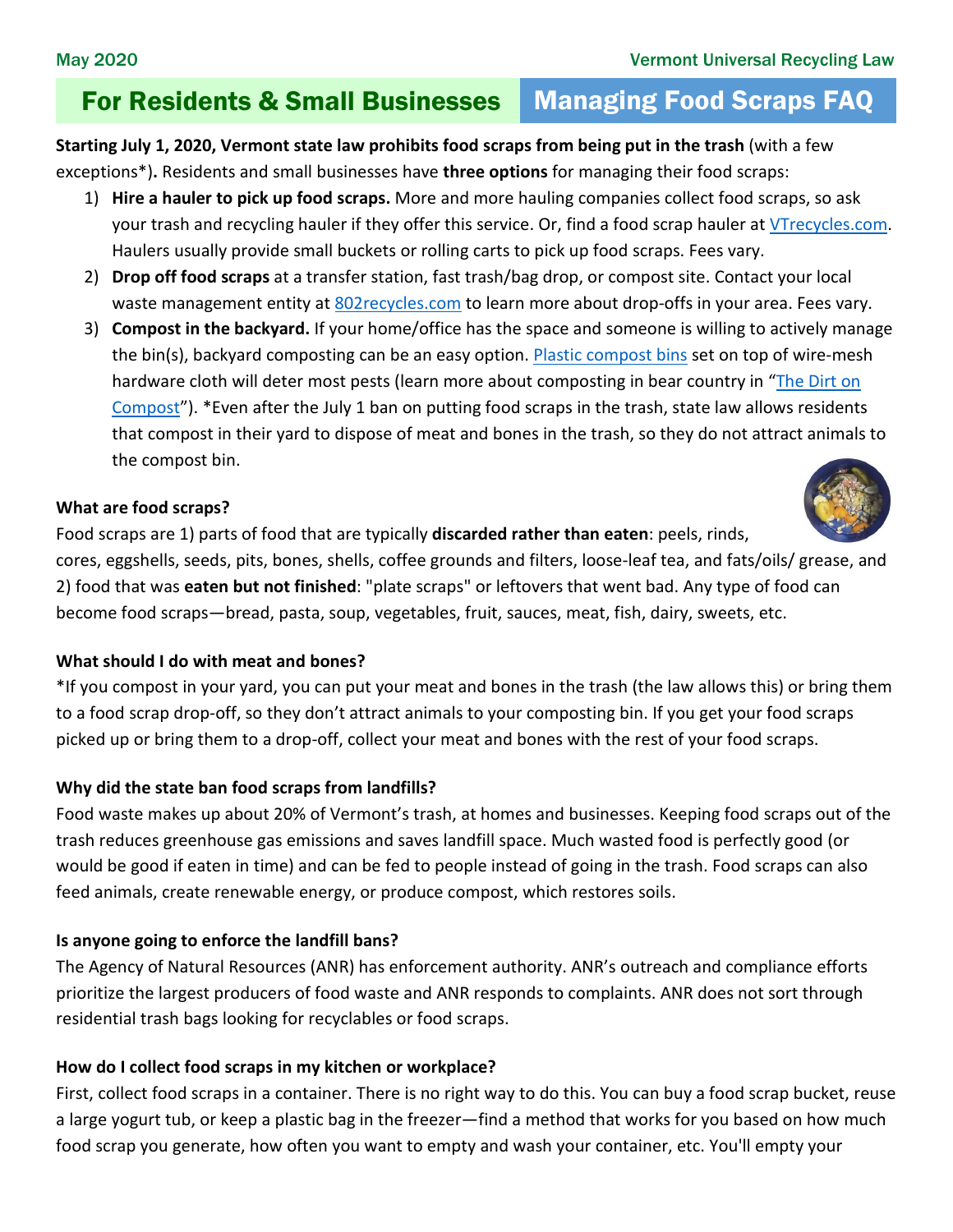container regularly—into a backyard bin if you [compost at home,](https://dec.vermont.gov/waste-management/solid/materials-mgmt/organic-materials#Backyard%20compost) into a food scrap tote or bucket if you have [pick-up,](https://dec.vermont.gov/waste-management/solid/materials-mgmt/organic-materials#Drop-off%20and%20Pick-up) or into a larger container or bucket if you bring scraps to a [drop-off.](https://dec.vermont.gov/waste-management/solid/materials-mgmt/organic-materials#Drop-off%20and%20Pick-up)

#### **Where can I find or purchase a container for my kitchen?**

You can repurpose any container you have around, like a large yogurt or coffee tub, or an old bucket. Some restaurants and grocery stores end up with extra buckets and lids that they will give away for free. Hardware stores often sell buckets and collection containers, as do some solid waste districts and towns (find yours at 802 recycles.com).



#### **What if I want to start food scrap collection now, but my hauler doesn't provide this service?**

You can find a [list of haulers that currently offer food scrap collection service](https://dec.vermont.gov/sites/dec/files/wmp/SolidWaste/Documents/FoodScrapHaulersSTATEWIDELIST.pdf) at [VTrecycles.com.](file://vtanr/docs/WM_Solid/WorkingGroups/Act%20148/Outreach%20and%20Enforcement/Landlords/Landlord%20Association%20Newsletter%20Articles/VTrecycles.com) Transfer stations, bag drops, and many compost sites accept food scraps from residents.

## **Where can I learn how to compost in my yard?**

Some solid waste districts and towns offer free backyard composting workshops—find their info at [802recycles.com.](http://802recycles.com/) Check out *The Dirt on Compost*, a guide to composting in your yard in Vermont [\(https://dec.vermont.gov/sites/dec/files/wmp/SolidWaste/Documents/Universal-](https://dec.vermont.gov/sites/dec/files/wmp/SolidWaste/Documents/Universal-Recycling/The-Dirt-on-Compost.pdf)[Recycling/The-Dirt-on-Compost.pdf\)](https://dec.vermont.gov/sites/dec/files/wmp/SolidWaste/Documents/Universal-Recycling/The-Dirt-on-Compost.pdf) or contact VT DEC with questions at 802-828-1138.



## **Is it okay to give food scraps to pig or chicken farmers?**

Only food scraps that have not touched meat/fish or their oils/juices may be fed to pigs (unless it's food scraps from your own house fed to your own pigs). Learn more at

[agriculture.vermont.gov/sites/agriculture/files/documents/Feeding%20Food%20Scraps%20to%20Pigs%20Jan](https://agriculture.vermont.gov/sites/agriculture/files/documents/Feeding%20Food%20Scraps%20to%20Pigs%20January%202018.pdf) [uary%202018.pdf.](https://agriculture.vermont.gov/sites/agriculture/files/documents/Feeding%20Food%20Scraps%20to%20Pigs%20January%202018.pdf) Chickens may be given any food scraps, including meat.

## **Can I put my food scraps down an in-sink garbage disposal?**

Yes, but this is not advised, as pipes and septic systems are not designed to handle large amounts of food scraps, particularly oils and grease, so putting them down the drain can clog pipes and lead to a need to pump septic tanks more often. Food scraps can also create costly problems for municipal sewer systems. Composting is a better option and reduces the risk of clogs, backups, and sewage releases.

## **What if I am worried about bears?**

Done correctly, compost rarely attracts bears to a neighborhood—bird feeders more commonly attract bears. Barrel/tumbler compost bins are harder for bears to open than open-bottomed bins. Electric fences, placed around the compost bin, deter bears—rub peanut butter or bacon grease on the fence so the bear gets a zap to the nose. If a bear disturbs your compost bin, stop putting food scraps in your bin and bring food scraps to a drop-off for a while. Consider using drop-offs in the spring when bears wake up hungry. Please report bearhuman interactions to the Fish and Wildlife Dept.: <https://anrweb.vt.gov/FWD/FW/WildlifeBearReport.aspx>

## **I live in a condo association. Will the association have to provide a food scrap service?**

This is not required, but some associations choose to provide the service. It is up to the association and